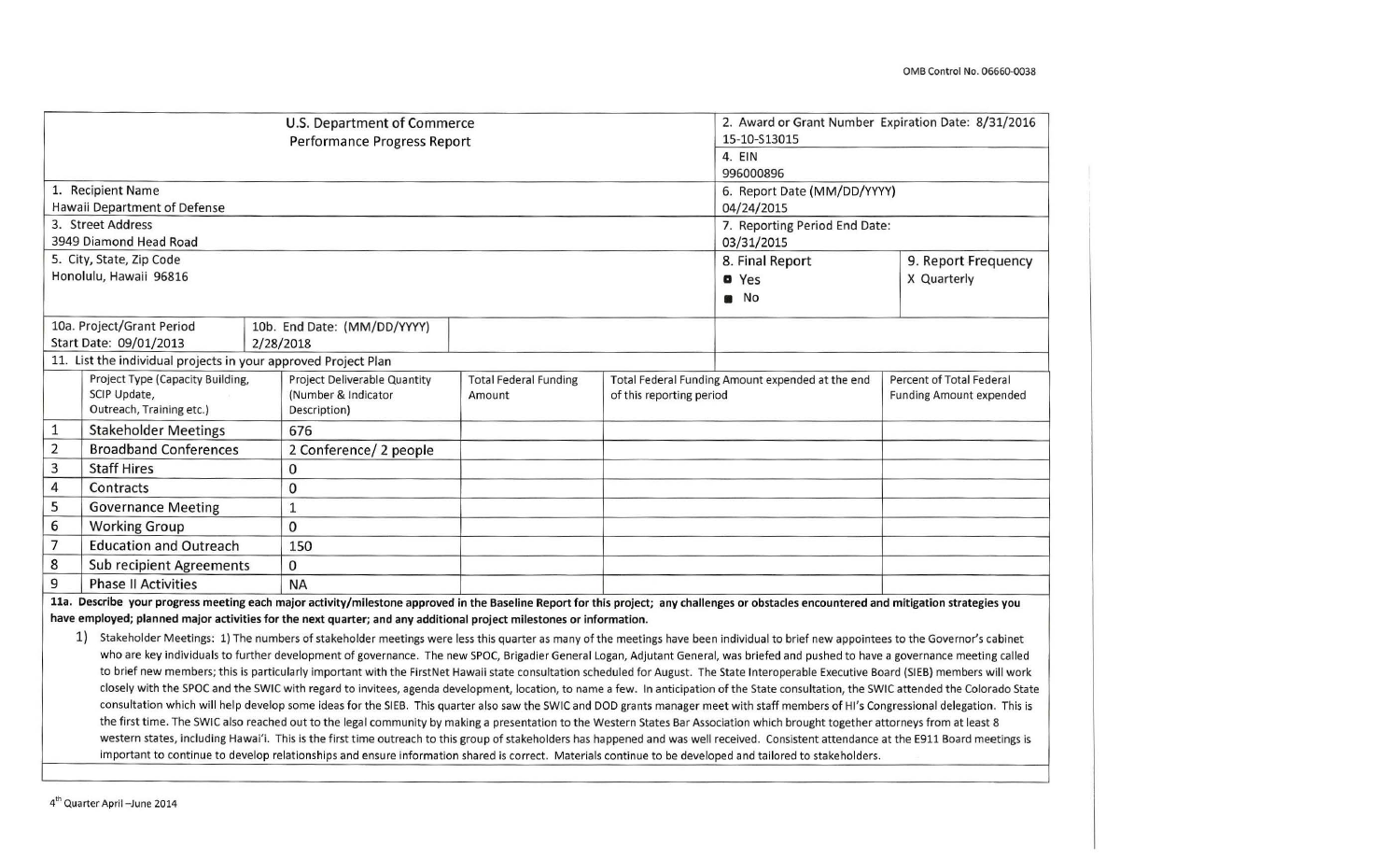|                                                                                                                                                                                                                                                                                                                                                                                                                                                                                                                                                                                                                                                                                                                                                                                                                                                                                                                                                                                                                                                                                                                                                                                                                                                                                                                                                                                                                                                                                                                                                                                                                                                                                                                                                                                                                                                                                                                                                                                                                                |                                                                                                                                                            |                                                                              |        |                                                                                                                                         |                |                  |                        |                                                                                                                                                                                              | OMB Control No. 06660-0038 |
|--------------------------------------------------------------------------------------------------------------------------------------------------------------------------------------------------------------------------------------------------------------------------------------------------------------------------------------------------------------------------------------------------------------------------------------------------------------------------------------------------------------------------------------------------------------------------------------------------------------------------------------------------------------------------------------------------------------------------------------------------------------------------------------------------------------------------------------------------------------------------------------------------------------------------------------------------------------------------------------------------------------------------------------------------------------------------------------------------------------------------------------------------------------------------------------------------------------------------------------------------------------------------------------------------------------------------------------------------------------------------------------------------------------------------------------------------------------------------------------------------------------------------------------------------------------------------------------------------------------------------------------------------------------------------------------------------------------------------------------------------------------------------------------------------------------------------------------------------------------------------------------------------------------------------------------------------------------------------------------------------------------------------------|------------------------------------------------------------------------------------------------------------------------------------------------------------|------------------------------------------------------------------------------|--------|-----------------------------------------------------------------------------------------------------------------------------------------|----------------|------------------|------------------------|----------------------------------------------------------------------------------------------------------------------------------------------------------------------------------------------|----------------------------|
| Outreach continues to include: E911 Board, Western States bi-monthly meetings; meetings with Early Builders Advisory Committee, HEPEC member agencies, State and Federal agencies,<br>2)<br>county agencies and stakeholder organizations; territory representatives and State of Alaska representatives to continue contact with regard to development of a new Region of non-<br>contiguous states and territories created in FirstNet; various executive branch agencies and county leadership, including Emergency Managers. Importantly, outreach has focused on<br>meeting and briefing the new TAG and new cabinet members who will join the SIEB. The SWIC also reached out to the legal community represented at the Western States Bar Assn.<br>3)<br>Conferences: SWIC attended the Phase II discussion in Washington DC meeting face to face with FirstNet and colleagues from other states to discuss Phase II activities. The SWIC also<br>attended the CO state consultation which will help as preparations for Hawai'i's consultation moves forward. Following that meeting, the SWIC and others went on to Boulder to visit with<br>the FirstNet Chief Technology Officer and others at PSCR to talk about some of the technology matters. Both meetings were very helpful to contemplate planning. The SWIC and Hawaii<br>Homeland Security Grants Administrator also attended IWCE and participated actively in the dialogues around the FirstNet presentations; they also met with many other states in<br>attendance to discuss synergies and areas of common interest.<br>4)<br>FirstNet quarterly meetings: telephonic. This meeting was attended by SWIC and representative from DOD and OIMT.<br>5)<br>Governance: The new SPOC sponsored the first meeting of the SIEB under the new administration. It was well attended and those who did attend participated actively. This group will be<br>important to the planning of the State Consultation meeting. The next meeting is scheduled for May. |                                                                                                                                                            |                                                                              |        |                                                                                                                                         |                |                  |                        |                                                                                                                                                                                              |                            |
|                                                                                                                                                                                                                                                                                                                                                                                                                                                                                                                                                                                                                                                                                                                                                                                                                                                                                                                                                                                                                                                                                                                                                                                                                                                                                                                                                                                                                                                                                                                                                                                                                                                                                                                                                                                                                                                                                                                                                                                                                                |                                                                                                                                                            |                                                                              |        |                                                                                                                                         |                |                  |                        | 11b. If the project team anticipates requesting any changes to the approved Baseline Report in the next quarter, describe those below. Note that any substantive changes to the Baseline     |                            |
|                                                                                                                                                                                                                                                                                                                                                                                                                                                                                                                                                                                                                                                                                                                                                                                                                                                                                                                                                                                                                                                                                                                                                                                                                                                                                                                                                                                                                                                                                                                                                                                                                                                                                                                                                                                                                                                                                                                                                                                                                                |                                                                                                                                                            | Report must be approved by the Department of Commerce before implementation. |        |                                                                                                                                         |                |                  |                        |                                                                                                                                                                                              |                            |
|                                                                                                                                                                                                                                                                                                                                                                                                                                                                                                                                                                                                                                                                                                                                                                                                                                                                                                                                                                                                                                                                                                                                                                                                                                                                                                                                                                                                                                                                                                                                                                                                                                                                                                                                                                                                                                                                                                                                                                                                                                |                                                                                                                                                            |                                                                              |        |                                                                                                                                         |                |                  |                        |                                                                                                                                                                                              |                            |
| Not at this time                                                                                                                                                                                                                                                                                                                                                                                                                                                                                                                                                                                                                                                                                                                                                                                                                                                                                                                                                                                                                                                                                                                                                                                                                                                                                                                                                                                                                                                                                                                                                                                                                                                                                                                                                                                                                                                                                                                                                                                                               |                                                                                                                                                            |                                                                              |        |                                                                                                                                         |                |                  |                        |                                                                                                                                                                                              |                            |
|                                                                                                                                                                                                                                                                                                                                                                                                                                                                                                                                                                                                                                                                                                                                                                                                                                                                                                                                                                                                                                                                                                                                                                                                                                                                                                                                                                                                                                                                                                                                                                                                                                                                                                                                                                                                                                                                                                                                                                                                                                |                                                                                                                                                            |                                                                              |        |                                                                                                                                         |                |                  |                        |                                                                                                                                                                                              |                            |
|                                                                                                                                                                                                                                                                                                                                                                                                                                                                                                                                                                                                                                                                                                                                                                                                                                                                                                                                                                                                                                                                                                                                                                                                                                                                                                                                                                                                                                                                                                                                                                                                                                                                                                                                                                                                                                                                                                                                                                                                                                |                                                                                                                                                            |                                                                              |        | 11c. Provide any other information that would be useful to NTIA as it assesses this project's progress.                                 |                |                  |                        |                                                                                                                                                                                              |                            |
|                                                                                                                                                                                                                                                                                                                                                                                                                                                                                                                                                                                                                                                                                                                                                                                                                                                                                                                                                                                                                                                                                                                                                                                                                                                                                                                                                                                                                                                                                                                                                                                                                                                                                                                                                                                                                                                                                                                                                                                                                                |                                                                                                                                                            |                                                                              |        |                                                                                                                                         |                |                  |                        | With the aforementioned changes in government, getting the SIEB moving forward is the priority. The first meeting was successful and attendees from both the Counties and the state attended |                            |
|                                                                                                                                                                                                                                                                                                                                                                                                                                                                                                                                                                                                                                                                                                                                                                                                                                                                                                                                                                                                                                                                                                                                                                                                                                                                                                                                                                                                                                                                                                                                                                                                                                                                                                                                                                                                                                                                                                                                                                                                                                |                                                                                                                                                            |                                                                              |        | which was very positive. Governance and stakeholder outreach is critical. One-time lump sum payment for legal consultation by the SWIC. |                |                  |                        |                                                                                                                                                                                              |                            |
| 12. Personnel                                                                                                                                                                                                                                                                                                                                                                                                                                                                                                                                                                                                                                                                                                                                                                                                                                                                                                                                                                                                                                                                                                                                                                                                                                                                                                                                                                                                                                                                                                                                                                                                                                                                                                                                                                                                                                                                                                                                                                                                                  |                                                                                                                                                            |                                                                              |        |                                                                                                                                         |                |                  |                        |                                                                                                                                                                                              |                            |
|                                                                                                                                                                                                                                                                                                                                                                                                                                                                                                                                                                                                                                                                                                                                                                                                                                                                                                                                                                                                                                                                                                                                                                                                                                                                                                                                                                                                                                                                                                                                                                                                                                                                                                                                                                                                                                                                                                                                                                                                                                | 12a. If the project is not fully staffed, describe how any lock of staffing may impact the project's time line and when the project will be fully staffed. |                                                                              |        |                                                                                                                                         |                |                  |                        |                                                                                                                                                                                              |                            |
|                                                                                                                                                                                                                                                                                                                                                                                                                                                                                                                                                                                                                                                                                                                                                                                                                                                                                                                                                                                                                                                                                                                                                                                                                                                                                                                                                                                                                                                                                                                                                                                                                                                                                                                                                                                                                                                                                                                                                                                                                                |                                                                                                                                                            |                                                                              |        | The SWIC is the key staffer leading this effort contributing 55% or more time on the project.                                           |                |                  |                        |                                                                                                                                                                                              |                            |
|                                                                                                                                                                                                                                                                                                                                                                                                                                                                                                                                                                                                                                                                                                                                                                                                                                                                                                                                                                                                                                                                                                                                                                                                                                                                                                                                                                                                                                                                                                                                                                                                                                                                                                                                                                                                                                                                                                                                                                                                                                |                                                                                                                                                            |                                                                              |        |                                                                                                                                         |                |                  |                        |                                                                                                                                                                                              |                            |
| 12b. Staffing Table                                                                                                                                                                                                                                                                                                                                                                                                                                                                                                                                                                                                                                                                                                                                                                                                                                                                                                                                                                                                                                                                                                                                                                                                                                                                                                                                                                                                                                                                                                                                                                                                                                                                                                                                                                                                                                                                                                                                                                                                            |                                                                                                                                                            |                                                                              |        |                                                                                                                                         |                |                  |                        |                                                                                                                                                                                              |                            |
| Job Title                                                                                                                                                                                                                                                                                                                                                                                                                                                                                                                                                                                                                                                                                                                                                                                                                                                                                                                                                                                                                                                                                                                                                                                                                                                                                                                                                                                                                                                                                                                                                                                                                                                                                                                                                                                                                                                                                                                                                                                                                      |                                                                                                                                                            | FTE %                                                                        |        | Project(s) Assigned                                                                                                                     |                |                  |                        | Change                                                                                                                                                                                       |                            |
|                                                                                                                                                                                                                                                                                                                                                                                                                                                                                                                                                                                                                                                                                                                                                                                                                                                                                                                                                                                                                                                                                                                                                                                                                                                                                                                                                                                                                                                                                                                                                                                                                                                                                                                                                                                                                                                                                                                                                                                                                                | Statewide Interoperability Coordinator                                                                                                                     | .55                                                                          |        |                                                                                                                                         |                | No change        |                        |                                                                                                                                                                                              |                            |
|                                                                                                                                                                                                                                                                                                                                                                                                                                                                                                                                                                                                                                                                                                                                                                                                                                                                                                                                                                                                                                                                                                                                                                                                                                                                                                                                                                                                                                                                                                                                                                                                                                                                                                                                                                                                                                                                                                                                                                                                                                |                                                                                                                                                            |                                                                              |        | Project Manager for the SLIGP activities                                                                                                |                |                  |                        |                                                                                                                                                                                              |                            |
|                                                                                                                                                                                                                                                                                                                                                                                                                                                                                                                                                                                                                                                                                                                                                                                                                                                                                                                                                                                                                                                                                                                                                                                                                                                                                                                                                                                                                                                                                                                                                                                                                                                                                                                                                                                                                                                                                                                                                                                                                                |                                                                                                                                                            |                                                                              |        |                                                                                                                                         |                |                  |                        |                                                                                                                                                                                              |                            |
|                                                                                                                                                                                                                                                                                                                                                                                                                                                                                                                                                                                                                                                                                                                                                                                                                                                                                                                                                                                                                                                                                                                                                                                                                                                                                                                                                                                                                                                                                                                                                                                                                                                                                                                                                                                                                                                                                                                                                                                                                                |                                                                                                                                                            |                                                                              |        | Add Row                                                                                                                                 |                | Remove Row       |                        |                                                                                                                                                                                              |                            |
|                                                                                                                                                                                                                                                                                                                                                                                                                                                                                                                                                                                                                                                                                                                                                                                                                                                                                                                                                                                                                                                                                                                                                                                                                                                                                                                                                                                                                                                                                                                                                                                                                                                                                                                                                                                                                                                                                                                                                                                                                                |                                                                                                                                                            |                                                                              |        |                                                                                                                                         |                |                  |                        |                                                                                                                                                                                              |                            |
| 13a. Subcontracts Table - Include all subcontractors. The totals from this table must equal the "Subcontracts Total" in Question 14f.<br>Name<br>Subcontract<br>RFP/RFQ<br><b>Contract Executed</b><br><b>Total Federal</b><br><b>Total Matching Funds</b><br>Type<br>End<br>Start                                                                                                                                                                                                                                                                                                                                                                                                                                                                                                                                                                                                                                                                                                                                                                                                                                                                                                                                                                                                                                                                                                                                                                                                                                                                                                                                                                                                                                                                                                                                                                                                                                                                                                                                             |                                                                                                                                                            |                                                                              |        |                                                                                                                                         |                |                  |                        | Project and %                                                                                                                                                                                |                            |
|                                                                                                                                                                                                                                                                                                                                                                                                                                                                                                                                                                                                                                                                                                                                                                                                                                                                                                                                                                                                                                                                                                                                                                                                                                                                                                                                                                                                                                                                                                                                                                                                                                                                                                                                                                                                                                                                                                                                                                                                                                | Purpose                                                                                                                                                    | (Vendor/Subrec.)                                                             | Issued | (Y/N)                                                                                                                                   | Date           | Date             | <b>Funds Allocated</b> | Allocated                                                                                                                                                                                    | Assigned                   |
|                                                                                                                                                                                                                                                                                                                                                                                                                                                                                                                                                                                                                                                                                                                                                                                                                                                                                                                                                                                                                                                                                                                                                                                                                                                                                                                                                                                                                                                                                                                                                                                                                                                                                                                                                                                                                                                                                                                                                                                                                                |                                                                                                                                                            |                                                                              | (Y/N)  |                                                                                                                                         |                |                  |                        |                                                                                                                                                                                              |                            |
| Keller &                                                                                                                                                                                                                                                                                                                                                                                                                                                                                                                                                                                                                                                                                                                                                                                                                                                                                                                                                                                                                                                                                                                                                                                                                                                                                                                                                                                                                                                                                                                                                                                                                                                                                                                                                                                                                                                                                                                                                                                                                       | Legal Counsel                                                                                                                                              | Vendor                                                                       | Y      | Y                                                                                                                                       | As Required    | As Required      | \$106,867              | $\mathbf{0}$                                                                                                                                                                                 | 12.2%                      |
| Heckman;                                                                                                                                                                                                                                                                                                                                                                                                                                                                                                                                                                                                                                                                                                                                                                                                                                                                                                                                                                                                                                                                                                                                                                                                                                                                                                                                                                                                                                                                                                                                                                                                                                                                                                                                                                                                                                                                                                                                                                                                                       |                                                                                                                                                            |                                                                              |        | Outside counsel is                                                                                                                      |                |                  |                        |                                                                                                                                                                                              |                            |
| counsel to OIMT                                                                                                                                                                                                                                                                                                                                                                                                                                                                                                                                                                                                                                                                                                                                                                                                                                                                                                                                                                                                                                                                                                                                                                                                                                                                                                                                                                                                                                                                                                                                                                                                                                                                                                                                                                                                                                                                                                                                                                                                                |                                                                                                                                                            |                                                                              |        | procured through                                                                                                                        |                |                  |                        |                                                                                                                                                                                              |                            |
| with tasks                                                                                                                                                                                                                                                                                                                                                                                                                                                                                                                                                                                                                                                                                                                                                                                                                                                                                                                                                                                                                                                                                                                                                                                                                                                                                                                                                                                                                                                                                                                                                                                                                                                                                                                                                                                                                                                                                                                                                                                                                     |                                                                                                                                                            |                                                                              |        | the office of                                                                                                                           |                |                  |                        |                                                                                                                                                                                              |                            |
| specific to SLIGP                                                                                                                                                                                                                                                                                                                                                                                                                                                                                                                                                                                                                                                                                                                                                                                                                                                                                                                                                                                                                                                                                                                                                                                                                                                                                                                                                                                                                                                                                                                                                                                                                                                                                                                                                                                                                                                                                                                                                                                                              |                                                                                                                                                            |                                                                              |        | Attorney General.                                                                                                                       |                |                  |                        |                                                                                                                                                                                              |                            |
|                                                                                                                                                                                                                                                                                                                                                                                                                                                                                                                                                                                                                                                                                                                                                                                                                                                                                                                                                                                                                                                                                                                                                                                                                                                                                                                                                                                                                                                                                                                                                                                                                                                                                                                                                                                                                                                                                                                                                                                                                                |                                                                                                                                                            |                                                                              |        | There exists a                                                                                                                          |                |                  |                        |                                                                                                                                                                                              |                            |
|                                                                                                                                                                                                                                                                                                                                                                                                                                                                                                                                                                                                                                                                                                                                                                                                                                                                                                                                                                                                                                                                                                                                                                                                                                                                                                                                                                                                                                                                                                                                                                                                                                                                                                                                                                                                                                                                                                                                                                                                                                |                                                                                                                                                            |                                                                              |        | contract                                                                                                                                |                |                  |                        |                                                                                                                                                                                              |                            |
| <b>SSFM</b>                                                                                                                                                                                                                                                                                                                                                                                                                                                                                                                                                                                                                                                                                                                                                                                                                                                                                                                                                                                                                                                                                                                                                                                                                                                                                                                                                                                                                                                                                                                                                                                                                                                                                                                                                                                                                                                                                                                                                                                                                    | Plan/Outreach                                                                                                                                              | Vendor                                                                       | Y      | Y                                                                                                                                       | April 15, 2014 | <b>July 2016</b> | \$248,323              | $\mathbf 0$                                                                                                                                                                                  | 28.5%                      |
|                                                                                                                                                                                                                                                                                                                                                                                                                                                                                                                                                                                                                                                                                                                                                                                                                                                                                                                                                                                                                                                                                                                                                                                                                                                                                                                                                                                                                                                                                                                                                                                                                                                                                                                                                                                                                                                                                                                                                                                                                                | Development                                                                                                                                                |                                                                              |        |                                                                                                                                         |                |                  |                        |                                                                                                                                                                                              |                            |
| TBD                                                                                                                                                                                                                                                                                                                                                                                                                                                                                                                                                                                                                                                                                                                                                                                                                                                                                                                                                                                                                                                                                                                                                                                                                                                                                                                                                                                                                                                                                                                                                                                                                                                                                                                                                                                                                                                                                                                                                                                                                            | Phase II                                                                                                                                                   | Vendor                                                                       | N      | N                                                                                                                                       | <b>TBD</b>     | <b>TBD</b>       | \$367,149              | $\mathbf{0}$                                                                                                                                                                                 | 42.1%                      |
|                                                                                                                                                                                                                                                                                                                                                                                                                                                                                                                                                                                                                                                                                                                                                                                                                                                                                                                                                                                                                                                                                                                                                                                                                                                                                                                                                                                                                                                                                                                                                                                                                                                                                                                                                                                                                                                                                                                                                                                                                                | Support                                                                                                                                                    |                                                                              |        |                                                                                                                                         |                |                  |                        |                                                                                                                                                                                              |                            |

4 1 h Quarter April-June 2014